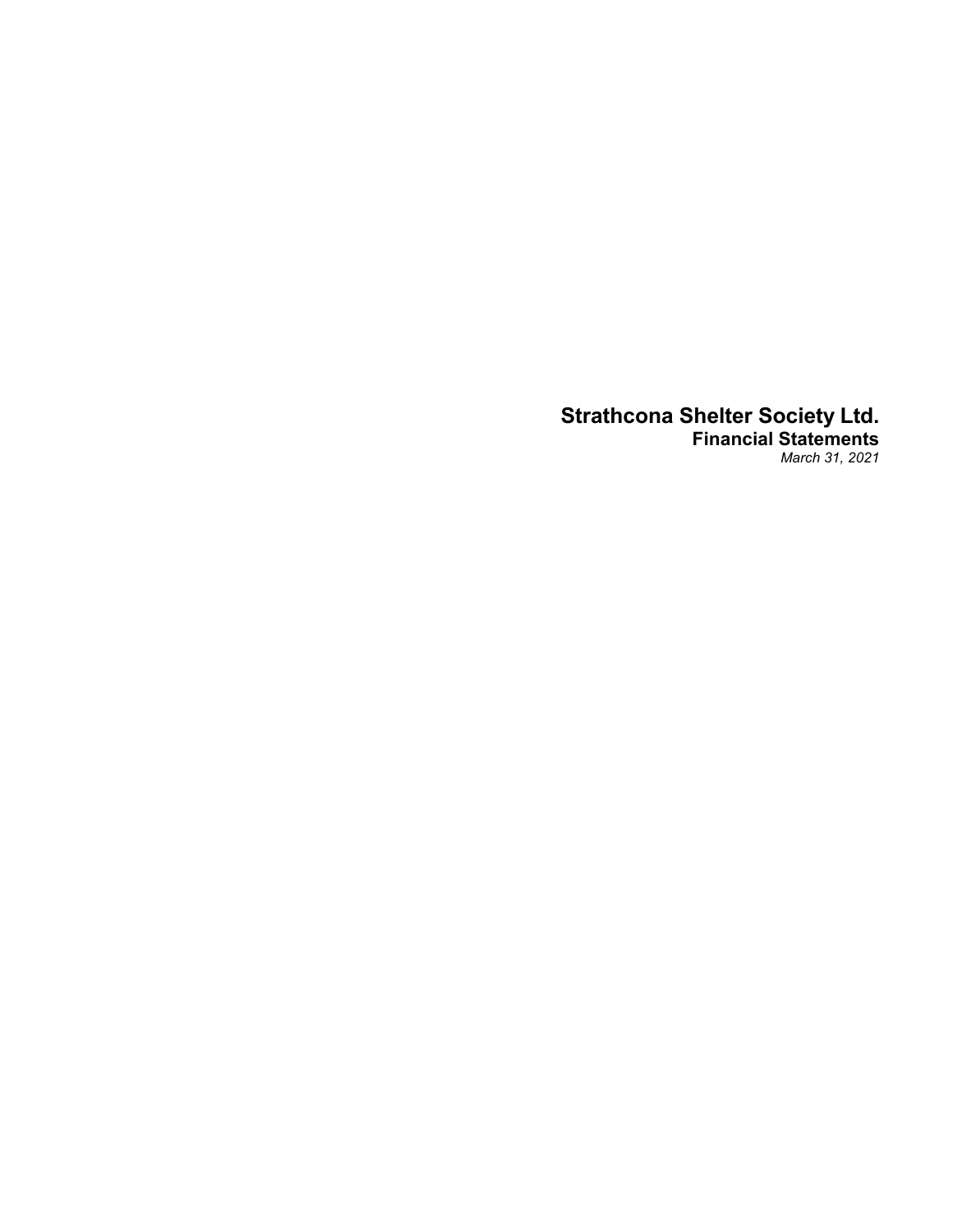

To the Members of Strathcona Shelter Society Ltd.:

#### **Qualified Opinion**

We have audited the financial statements of Strathcona Shelter Society Ltd. (the "Society"), which comprise the statement of financial position as at March 31, 2021, and the statements of operations, changes in net assets and cash flows for the year then ended, and notes to the financial statements, including a summary of significant accounting policies.

In our opinion, except for the possible effects of the matter described in the Basis for Qualified Opinion section of our report, the accompanying financial statements present fairly, in all material respects, the financial position of the Society as at March 31, 2021, and the results of its operations and its cash flows for the year then ended in accordance with Canadian accounting standards for not-for-profit organizations.

#### **Basis for Qualified Opinion**

In common with many not-for-profit organizations, the Society derives revenue from fundraising activities the completeness of which is not susceptible to satisfactory audit verification. Accordingly, verification of these revenues was limited to the amounts recorded in the records of the Society. Therefore, we were not able to determine whether any adjustments might be necessary to donations and fundraising revenue, excess (deficiency) of revenues over expenses, and cash flows from operations for the year ended March 31, 2021, current assets as at March 31, 2021, and net assets as at April 1, 2020 and March 31, 2021. The predecessor auditor's opinion on the financial statements for the year ended March 31, 2020 was modified accordingly because of the possible effects of this limitation in scope.

We conducted our audit in accordance with Canadian generally accepted auditing standards. Our responsibilities under those standards are further described in the Auditor's Responsibilities for the Audit of the Financial Statements section of our report. We are independent of the Society in accordance with the ethical requirements that are relevant to our audit of the financial statements in Canada, and we have fulfilled our other ethical responsibilities in accordance with these requirements. We believe that the audit evidence we have obtained is sufficient and appropriate to provide a basis for our qualified opinion.

#### **Other Matter**

The financial statements of the Society for the year ended March 31, 2020 were audited by another firm of Chartered Professional Accountants who expressed a qualified conclusion on those statements on July 30, 2020 for the reasons described in the Basis for Qualified Opinion paragraph.

#### **Other Information**

Management is responsible for the other information. The other information comprises the information included in the Annual General Report 2020-2021, but does not include the financial statements and our auditor's report thereon.

Our opinion on the financial statements does not cover the other information and we do not express any form of assurance conclusion thereon.

In connection with our audit of the financial statements, our responsibility is to read the other information and, in doing so, consider whether the other information is materially inconsistent with the financial statements or our knowledge obtained in the audit or otherwise appears to be materially misstated. We obtained the Annual General Report prior to the date of this auditor's report. If, based on the work we have performed on this other information, we conclude that there is a material misstatement of this other information, we are required to report that fact. We have nothing to report in this regard.

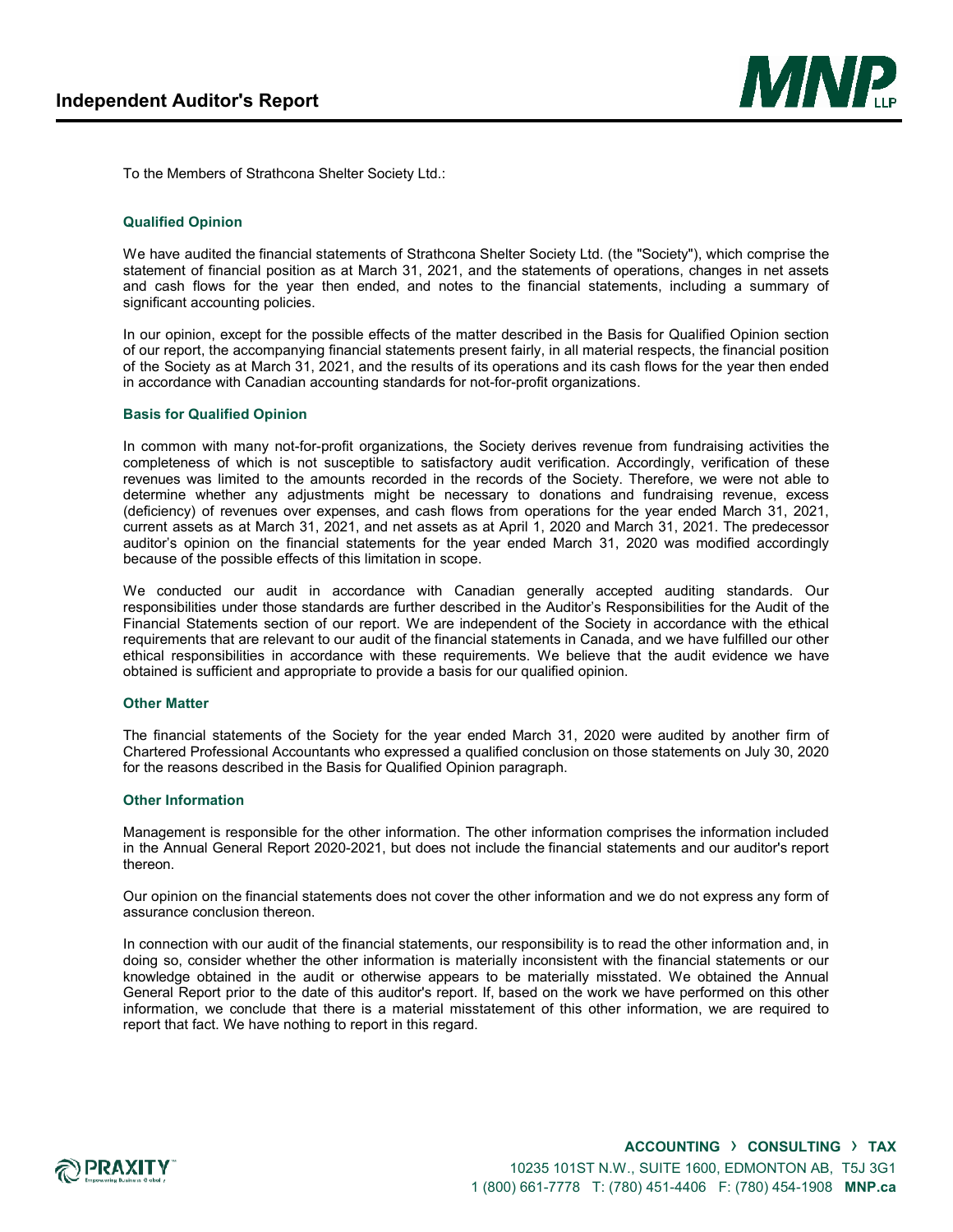#### **Responsibilities of Management and Those Charged with Governance for the Financial Statements**

Management is responsible for the preparation and fair presentation of the financial statements in accordance with Canadian accounting standards for not-for-profit organizations, and for such internal control as management determines is necessary to enable the preparation of financial statements that are free from material misstatement, whether due to fraud or error.

In preparing the financial statements, management is responsible for assessing the Society's ability to continue as a going concern, disclosing, as applicable, matters related to going concern and using the going concern basis of accounting unless management either intends to liquidate the Society or to cease operations, or has no realistic alternative but to do so.

Those charged with governance are responsible for overseeing the Society's financial reporting process.

#### **Auditor's Responsibilities for the Audit of the Financial Statements**

Our objectives are to obtain reasonable assurance about whether the financial statements as a whole are free from material misstatement, whether due to fraud or error, and to issue an auditor's report that includes our opinion. Reasonable assurance is a high level of assurance, but is not a guarantee that an audit conducted in accordance with Canadian generally accepted auditing standards will always detect a material misstatement when it exists. Misstatements can arise from fraud or error and are considered material if, individually or in the aggregate, they could reasonably be expected to influence the economic decisions of users taken on the basis of these financial statements.

As part of an audit in accordance with Canadian generally accepted auditing standards, we exercise professional judgment and maintain professional skepticism throughout the audit. We also:

- Identify and assess the risks of material misstatement of the financial statements, whether due to fraud or error, design and perform audit procedures responsive to those risks, and obtain audit evidence that is sufficient and appropriate to provide a basis for our opinion. The risk of not detecting a material misstatement resulting from fraud is higher than for one resulting from error, as fraud may involve collusion, forgery, intentional omissions, misrepresentations, or the override of internal control.
- Obtain an understanding of internal control relevant to the audit in order to design audit procedures that are appropriate in the circumstances, but not for the purpose of expressing an opinion on the effectiveness of the Society's internal control.
- Evaluate the appropriateness of accounting policies used and the reasonableness of accounting estimates and related disclosures made by management.
- Conclude on the appropriateness of management's use of the going concern basis of accounting and, based on the audit evidence obtained, whether a material uncertainty exists related to events or conditions that may cast significant doubt on the Society's ability to continue as a going concern. If we conclude that a material uncertainty exists, we are required to draw attention in our auditor's report to the related disclosures in the financial statements or, if such disclosures are inadequate, to modify our opinion. Our conclusions are based on the audit evidence obtained up to the date of our auditor's report. However, future events or conditions may cause the Society to cease to continue as a going concern.
- Evaluate the overall presentation, structure and content of the financial statements, including the disclosures, and whether the financial statements represent the underlying transactions and events in a manner that achieves fair presentation.

We communicate with those charged with governance regarding, among other matters, the planned scope and timing of the audit and significant audit findings, including any significant deficiencies in internal control that we identify during our audit.

Edmonton, Alberta

 $MNP$ LLP

August 17, 2021 Chartered Professional Accountants

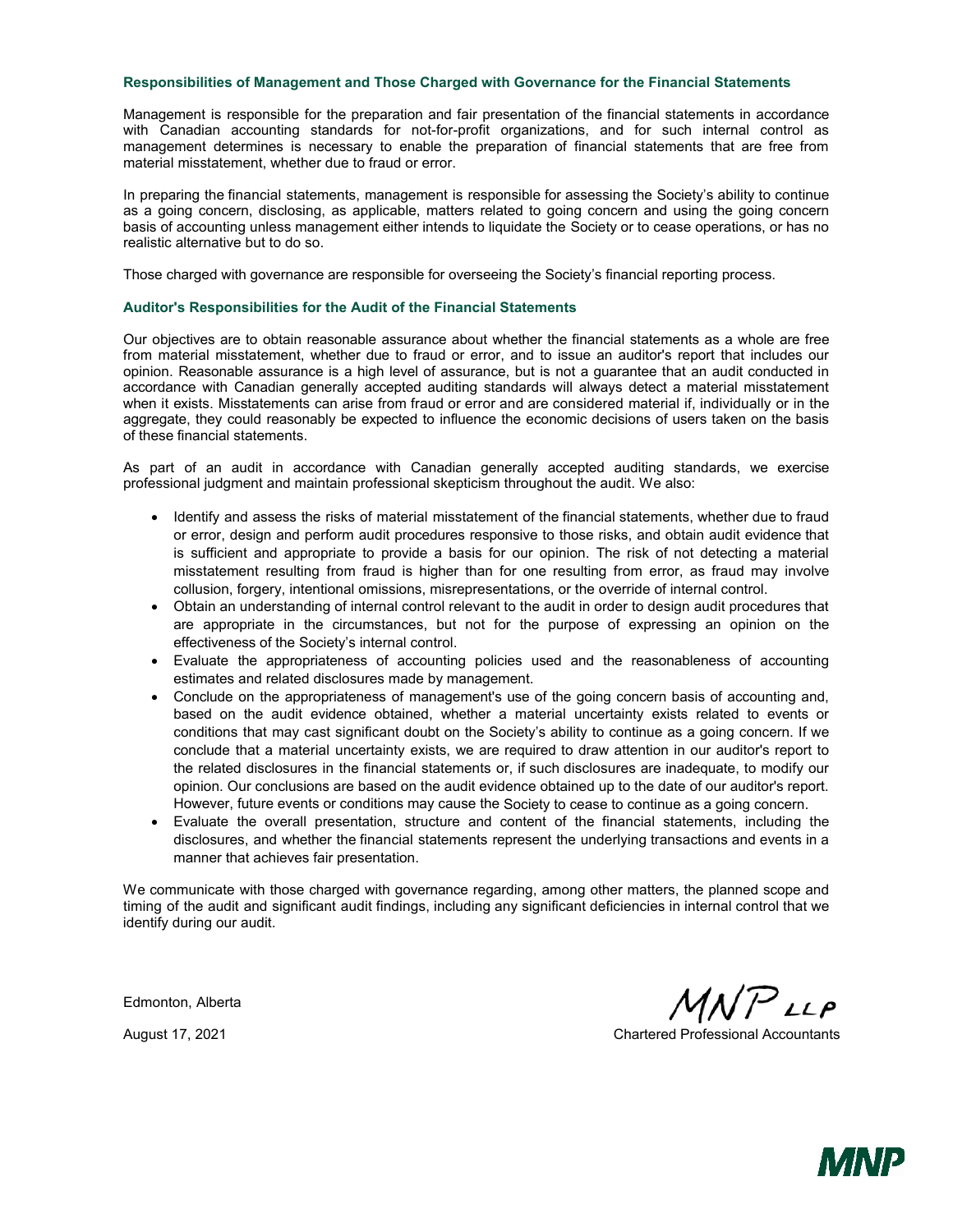## **Statement of Financial Position**

*As at March 31, 2021*

|                                                          | 2021      | 2020      |
|----------------------------------------------------------|-----------|-----------|
| <b>Assets</b>                                            |           |           |
| <b>Current</b>                                           |           |           |
| Cash (Note 3)                                            | 1,090,801 | 619,431   |
| Marketable securities, cost \$217,627 (2019 - \$214,470) | 249,943   | 226,490   |
| Prepaid expenses and deposits                            | 43,044    | 43,044    |
| Deposits                                                 | 2,412     | 1,194     |
| Goods and services tax recoverable                       | 18,589    | 4,963     |
|                                                          | 1,404,789 | 895,122   |
| Capital assets (Note 4)                                  | 904,559   | 1,016,784 |
|                                                          | 2,309,348 | 1,911,906 |
| <b>Liabilities</b>                                       |           |           |
| <b>Current</b>                                           |           |           |
| Accounts payable and accrued liabilities (Note 5)        | 341,486   | 269,055   |
| Deferred contributions (Note 6)                          | 449,307   | 223,096   |
|                                                          | 790,793   | 492,151   |
| Deferred contributions - capital - unspent               | 1,814     | 1,814     |
| Deferred contributions - capital - spent (Note 7)        | 824,610   | 914,659   |
|                                                          | 1,617,217 | 1,408,624 |
| Contingencies (Note 8)                                   |           |           |
| Significant event (Note 11)                              |           |           |
| <b>Net Assets</b>                                        |           |           |
| Unrestricted                                             | 560,920   | 349,895   |
| Invested in capital assets                               | 79,949    | 102,125   |
| Building replacement fund                                | 51,262    | 51,262    |
|                                                          | 692,131   | 503,282   |
|                                                          | 2,309,348 | 1,911,906 |

## **Approved on behalf of the Board**

*signed by "Kris Sakowsky"* 

**Director Director**

*signed by "Sandra Hanington"*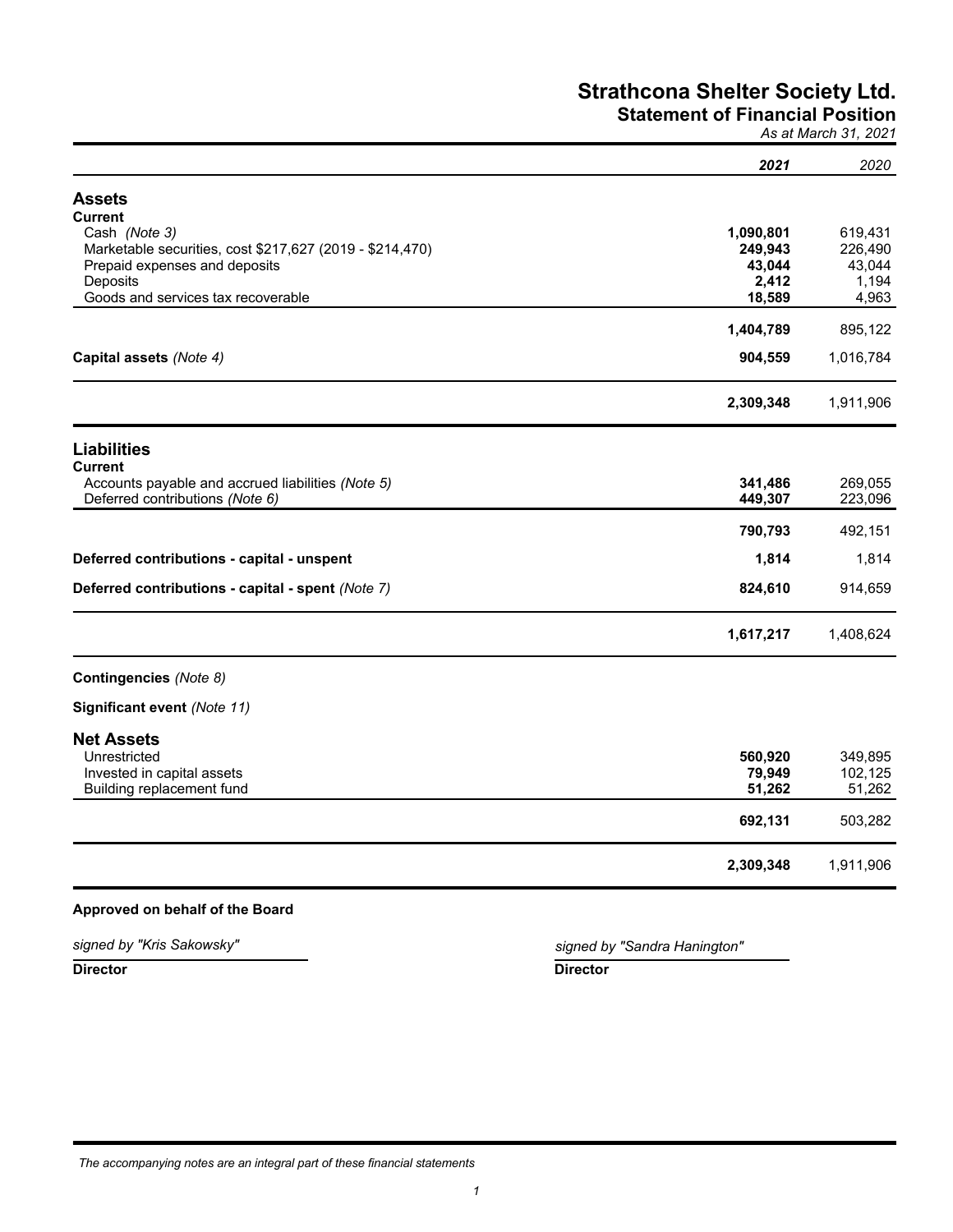## **Statement of Operations**

*For the year ended March 31, 2021*

| 2021                                                                       | 2020       |
|----------------------------------------------------------------------------|------------|
| <b>Revenue</b>                                                             |            |
| Alberta Human Services - Contract (Note 6)<br>1,989,165                    | 1,995,189  |
| Grant revenue (Note 6), (Note 7)<br>293,974                                | 181,778    |
| 224,865<br>Donations                                                       | 123,018    |
| United Way<br>81,819                                                       | 81,817     |
| Condominium revenue (Schedule 1)<br>41,732                                 | 49,437     |
| 26,829<br>Fundraising                                                      | 67,445     |
| Temporary wage subsidy (Note 11)<br>18,962                                 | 6,038      |
| 2,677,346                                                                  | 2,504,722  |
| <b>Expenses</b>                                                            |            |
| Salaries and benefits<br>1,790,932                                         | 1,986,203  |
| 222,259<br>Professional and consulting fees                                | 131,450    |
| 196,649<br>Direct client services                                          | 203,986    |
| 76,256<br>Amortization                                                     | 78,697     |
| 56,995<br>Condominium expenditures<br>(Schedule 1)                         | 69,487     |
| Office and miscellaneous<br>55,536                                         | 67,909     |
| <b>Utilities</b><br>49,420                                                 | 57,980     |
| 43,697<br>Repairs and maintenance                                          | 41.054     |
| 15,506<br>Insurance                                                        | 16,406     |
| Travel<br>3,689                                                            | 17,431     |
| 3,378<br>Fundraising expenses                                              | 7,141      |
| Advertising                                                                | 1,147      |
| Staff development                                                          | 6,752      |
|                                                                            |            |
| 2,514,317                                                                  | 2,685,643  |
| 163,029<br>Excess (deficiency) of revenue over expenses before other items | (180, 921) |
| <b>Other items</b>                                                         |            |
| 20,296<br>Investment income                                                | 2,697      |
| 3,157<br>Unrealized gain (loss) on marketable securities                   | (12, 525)  |
| 2,211<br>Expense recovery                                                  | 160        |
| Interest income<br>156                                                     | 9,894      |
| 25,820                                                                     | 226        |
| Excess (deficiency) of revenue over expenses<br>188,849                    | (180, 695) |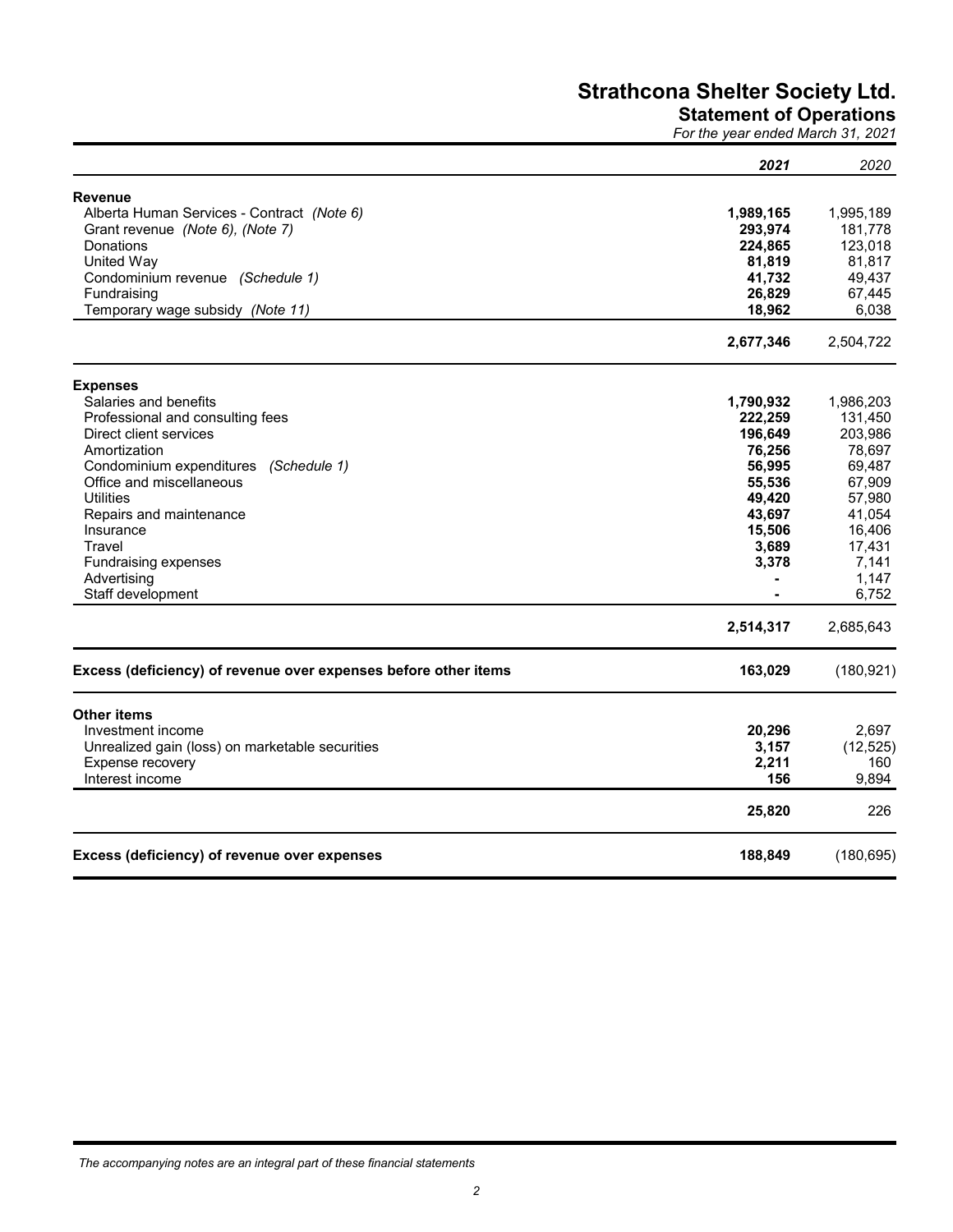## **Strathcona Shelter Society Ltd. Statement of Changes in Net Assets**

*For the year ended March 31, 2021*

|                                                 | <b>Unrestricted</b> | <b>Invested in</b><br>capital assets | <b>Building</b><br>replacement<br>fund | 2021    | 2020       |
|-------------------------------------------------|---------------------|--------------------------------------|----------------------------------------|---------|------------|
| Net assets, beginning of year                   | 349,895             | 102,125                              | 51,262                                 | 503,282 | 683,977    |
| Excess (deficiency) of revenue over<br>expenses | 211,666             | (22, 817)                            | ۰                                      | 188.849 | (180, 695) |
| <b>Purchase of capital assets</b>               | (641)               | 641                                  | ٠                                      |         |            |
| Net assets, end of year                         | 560,920             | 79,949                               | 51,262                                 | 692,131 | 503,282    |

*The accompanying notes are an integral part of these financial statements*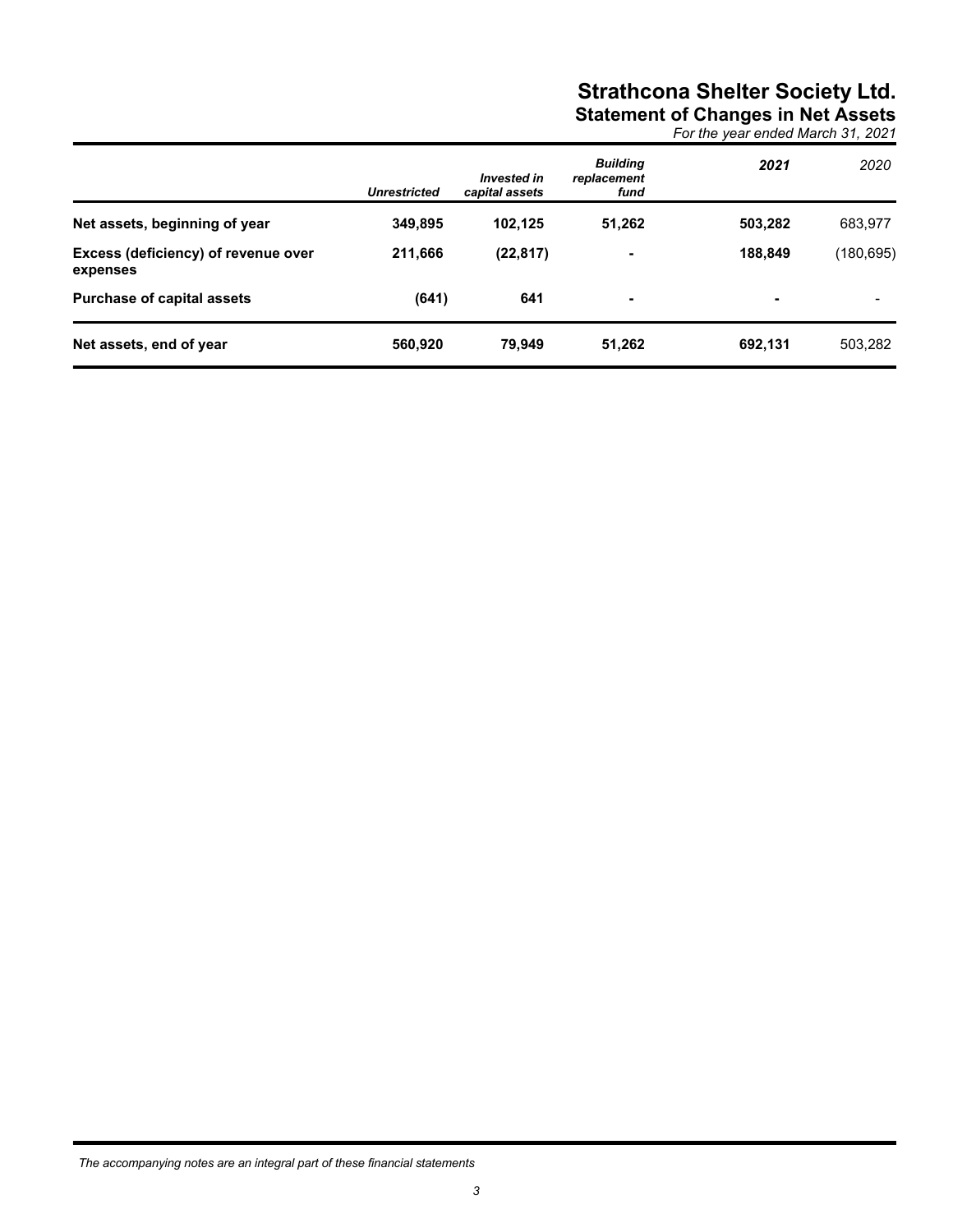**Statement of Cash Flows**

*For the year ended March 31, 2021*

|                                                      | 2021        | 2020        |
|------------------------------------------------------|-------------|-------------|
| Cash provided by (used for) the following activities |             |             |
| Operating                                            |             |             |
| Cash receipts from funders and other revenue         | 2,790,055   | 2,323,219   |
| Cash paid for program service expenses               | (577, 810)  | (554, 311)  |
| Cash paid for salaries and benefits                  | (1,760,686) | (1,986,203) |
| Investment income received                           | 20,452      | 12,591      |
|                                                      | 472,011     | (204, 704)  |
| <b>Financing</b>                                     |             |             |
| Repayment of mortgage loan                           |             | (2, 267)    |
| Investing                                            |             |             |
| Purchase of capital assets                           | (641)       | (11, 306)   |
| Increase (decrease) in cash resources                | 471,370     | (218, 277)  |
| Cash resources, beginning of year                    | 619,431     | 837,708     |
| Cash resources, end of year                          | 1,090,801   | 619,431     |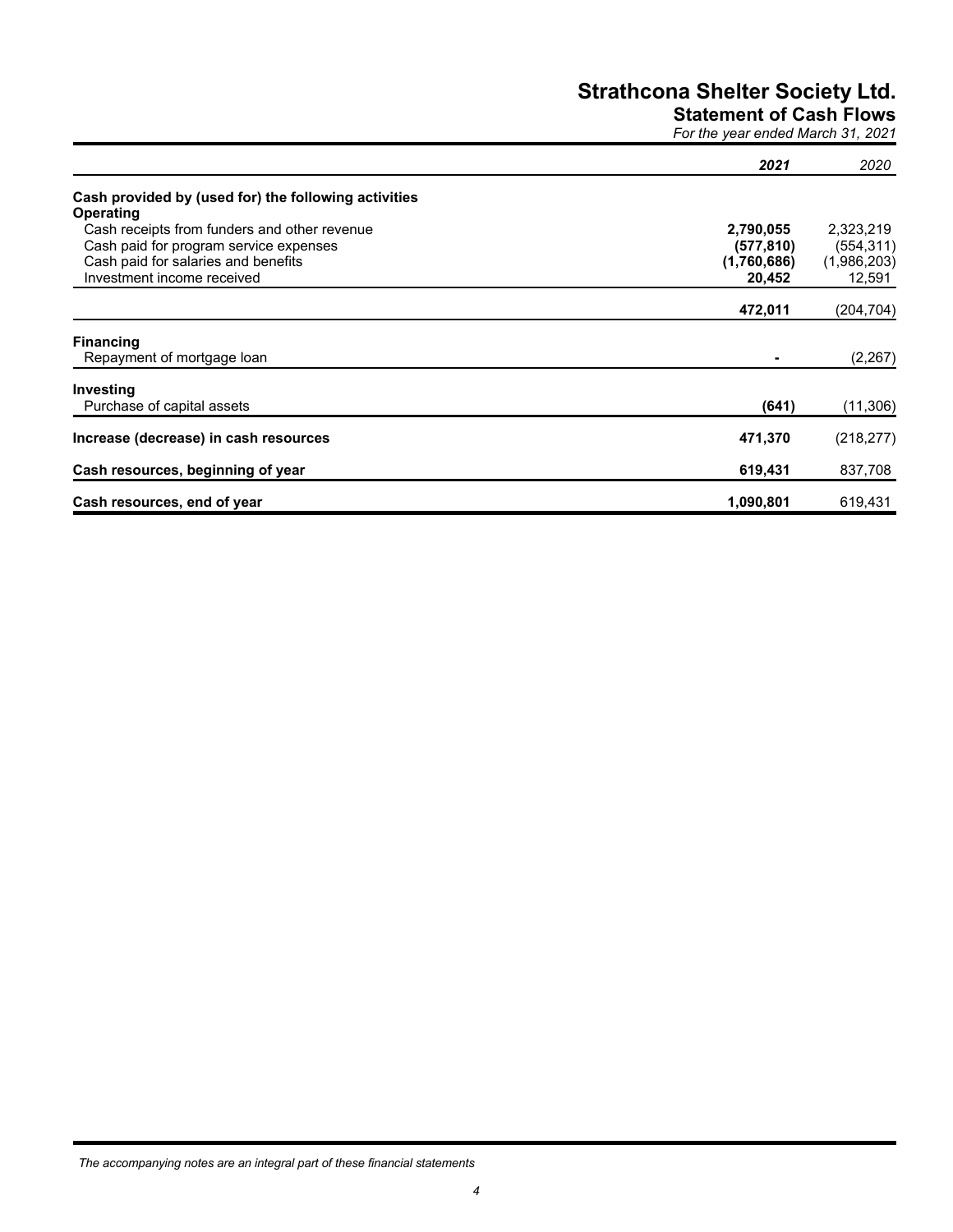#### **1. Incorporation and nature of the organization**

Strathcona Shelter Society Ltd. (the "Society") was incorporated under the Companies Act of the Province of Alberta as a limited company and is a registered charity under the Income Tax Act. The Society is exempt from tax under paragraph 149(1) of the Income Tax Act.

It is the purpose of the Society to provide:

- (a) a temporary safe and supportive environment to women, including their children, who are identified or identify themselves as having been physically, sexually and/or psychologically abused by their husband, intimate partner, family member or person known to them;
- (b) an opportunity for abused women to learn of services and alternatives for themselves and their families in order to facilitate decisions about their future; and
- (c) increase awareness regarding the issues related to domestic violence and the needs of abused women and their children.

#### **2. Significant accounting policies**

The financial statements have been prepared in accordance with Canadian accounting standards for not-for-profit organizations set out in Part III of the CPA Canada Handbook - Accounting, as issued by the Accounting Standards Board in Canada, which are part of generally accepted accounting principles, and include the following significant accounting policies.

#### *Revenue recognition*

The Society follows the deferral method of accounting for contributions. Restricted contributions are recognized as revenue in the year in which the related expenses are incurred. Unrestricted contributions are recognized as revenue when received or receivable if the amount to be received can be reasonably estimated and collection is reasonably assured. Endowment contributions are recognized as direct increases in net assets.

Externally restricted contributions for capital assets are amortized to revenue over the same period in which the related capital expenses are amortized to expenses.

#### *Cash and cash equivalents*

Cash includes balances with banks and short-term investments with maturities of three months or less. Cash subject to restrictions that prevent its use for current purposes is included in restricted cash.

#### *Capital assets*

Purchased capital assets are recorded at cost. Contributed capital assets are recorded at fair value at the date of contribution plus all costs directly attributable to the acquisition.

Amortization is provided using the straight-line method at rates intended to amortize the cost of assets over their estimated useful lives.

|                        | Method        | Rate          |
|------------------------|---------------|---------------|
| <b>Buildings</b>       | straight-line | 20 years      |
| <b>Vehicles</b>        | straight-line | 10 years      |
| Computer equipment     | straight-line | 5 years       |
| Website                | straight-line | 5 years       |
| Furniture and fixtures | straight-line | 5 years       |
| Office equipment       | straight-line | 10 years      |
| Leasehold improvements | straight-line | term of lease |
| Playground             | straight-line | 5 years       |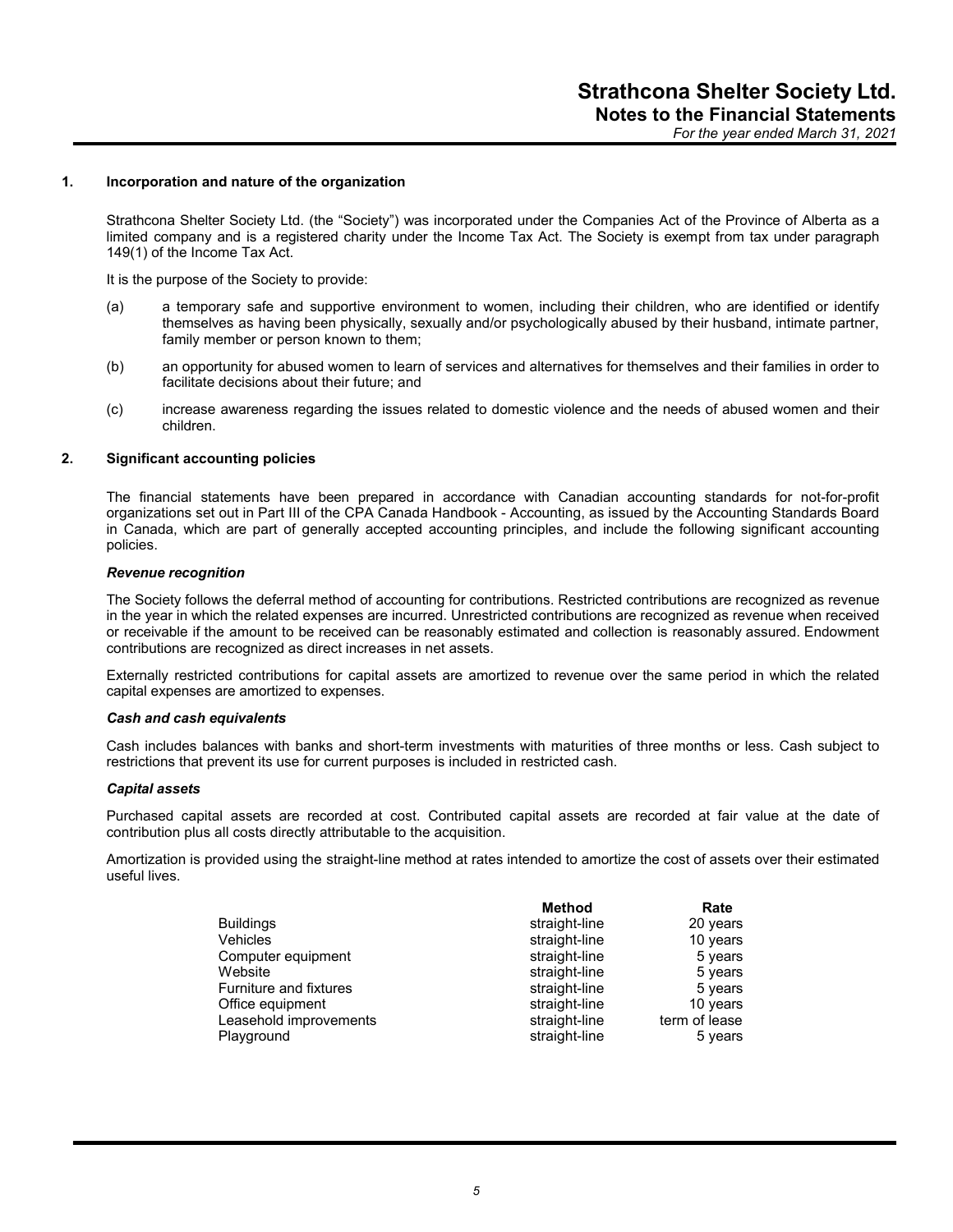#### **2. Significant accounting policies** *(Continued from previous page)*

#### *Long-lived assets*

Long-lived assets consist of capital assets held for use and are measured and amortized as described in the applicable accounting policies.

The Society writes down long-lived assets held for use when conditions indicate that the asset no longer contributes to the Society's ability to provide goods and services. The assets are also written-down when the value of future economic benefits or service potential associated with the asset is less than its net carrying amount. When the Society determines that a long-lived asset is impaired, its carrying amount is written down to the asset's fair value.

#### *Retirement savings plan*

The Society maintains a defined contribution RRSP plan for its employees. The expenditure for this plan is equal to the Society's required contribution for the year.

#### *Contributed materials and services*

Some of the work of the Society is dependent on the voluntary services of members and others. Since their services are not purchased by the Society and due to the difficulty in determining their fair value, donated services are not recognized in these financial statements. Contributed goods are recorded at their fair market value at the time of the donation, as long as a fair value can be reasonably estimated and the goods would otherwise have been purchased by the Society in the normal course of operations.

#### *Measurement uncertainty (use of estimates)*

The preparation of financial statements in conformity with Canadian accounting standards for not-for-profit organizations requires management to make estimates and assumptions that affect the reported amounts of assets and liabilities and disclosure of contingent assets and liabilities at the date of the financial statements, and the reported amounts of revenues and expenses during the reporting period.

Amortization is based on the estimated useful lives of capital assets. Expenses are allocated to respective programs and funding arrangements based on estimates of relative consumption of costs by various programs.

By their nature, these judgments are subject to measurement uncertainty, and the effect on the financial statements of changes in such estimates and assumptions in future years could be material. These estimates and assumptions are reviewed periodically and, as adjustments become necessary they are reported in excess of revenues over expenses in the years in which they become known.

#### *Financial instruments*

All financial instruments are initially recorded at their fair value, including financial assets and liabilities originated and issued in a related party transaction with management. Financial assets and liabilities originated and issued in all other related party transactions are initially measured at their carrying or exchange amount in accordance with Section 3840 *Related Party Transactions*.

At initial recognition, the Society may irrevocably elect to subsequently measure any financial instrument at fair value. The Society has not made such an election during the year.

The Society subsequently measures investments in equity instruments quoted in an active market at fair value. All other financial assets and liabilities are subsequently measured at amortized cost.

Transaction costs and financing fees directly attributable to financial instruments subsequently measured at fair value are immediately recognized in the excess (deficiency) of revenues over expenses for the current period. Conversely, transaction costs and financing fees are added to the carrying amount for those financial instruments subsequently measured at cost or amortized cost.

The Society assesses impairment of all of its financial assets measured at cost or amortized cost when there is an indication of impairment. Any impairment which is not considered temporary, is included in current year excess (deficiency) of revenues over expenses.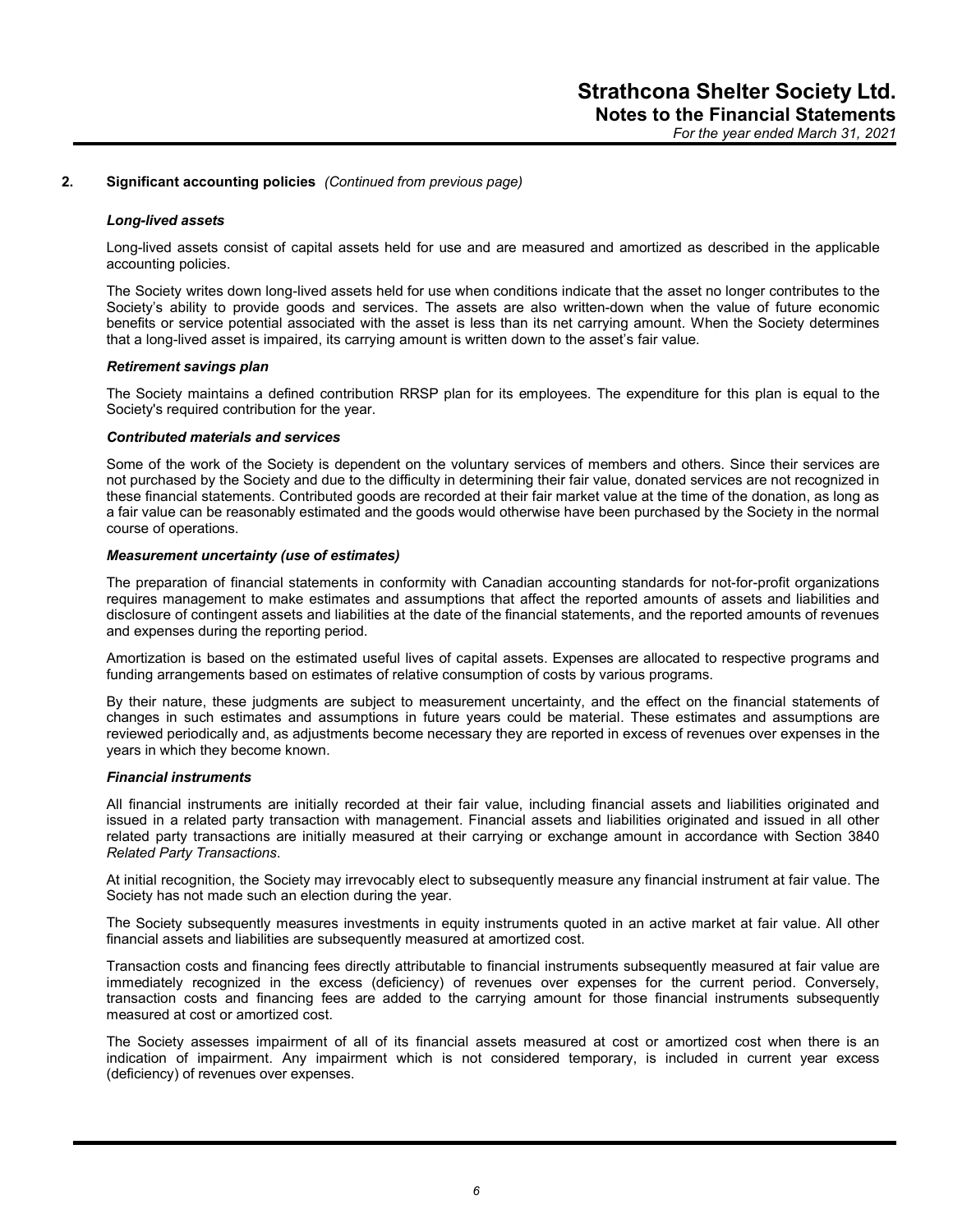#### **3. Restricted cash**

Restricted cash is the cash required by third parties to be deposited in a separate account for a designated purpose. At year-end, included in cash is \$9,685 (2020 - \$22,592) restricted by Alberta Gaming, Liquor and Cannabis.

#### **4. Capital assets**

|                        | Cost      | <b>Accumulated</b><br>amortization | 2021<br><b>Net book</b><br>value | 2020<br>Net book<br>value |
|------------------------|-----------|------------------------------------|----------------------------------|---------------------------|
| Land                   | 104,980   |                                    | 104.980                          | 104,980                   |
| <b>Buildings</b>       | 1.478.725 | 751,208                            | 727.517                          | 776.780                   |
| Vehicles               | 21.183    | 15,887                             | 5,296                            | 7.414                     |
| Computer equipment     | 23.504    | 17.591                             | 5.913                            | 6,877                     |
| Website                | 7.889     | 6,837                              | 1,052                            | 2,629                     |
| Furniture and fixtures | 229,695   | 183.178                            | 46.517                           | 88,573                    |
| Office equipment       | 14.281    | 10.446                             | 3,835                            | 4,670                     |
| Leasehold improvements | 9,101     | 9,101                              |                                  |                           |
| Playground             | 97,055    | 87,606                             | 9,449                            | 24,861                    |
|                        | 1,986,413 | 1,081,854                          | 904.559                          | 1.016.784                 |

#### **5. Accounts payable and accrued liabilities**

Included in accounts payable and accrued liabilities are government remittances of \$8,958 (2020 - \$18,583).

#### **6. Deferred contributions**

Deferred contributions consist of unspent contributions externally restricted by third parties for program and operating activities. Recognition of these amounts as revenue is deferred to periods when the specified expenditures are made. Changes in the deferred contribution balance are as follows:

|                                                    | 2021          | 2020        |
|----------------------------------------------------|---------------|-------------|
| Balance, beginning of year                         | 223,096       | 306.289     |
| Amount received during the year                    | 2,488,814     | 2,311,697   |
| Less: Amount recognized as revenue during the year | (2, 262, 603) | (2,394,890) |
|                                                    |               |             |
| Balance, end of year                               | 449.307       | 223.096     |

#### **7. Deferred contributions related to capital assets**

Deferred capital contributions consist of the unamortized amount of contributions received for the purchase of capital assets. Recognition of these amounts as revenue is deferred to periods when the related capital assets are amortized. Changes in deferred capital contributions are as follows:

|                                                                                   | 2021                | 2020                   |
|-----------------------------------------------------------------------------------|---------------------|------------------------|
| Balance, beginning of year<br>Less: Amounts recognized as revenue during the year | 914.659<br>(90.049) | 1,005,626<br>(90, 967) |
| Balance, end of year                                                              | 824.610             | 914,659                |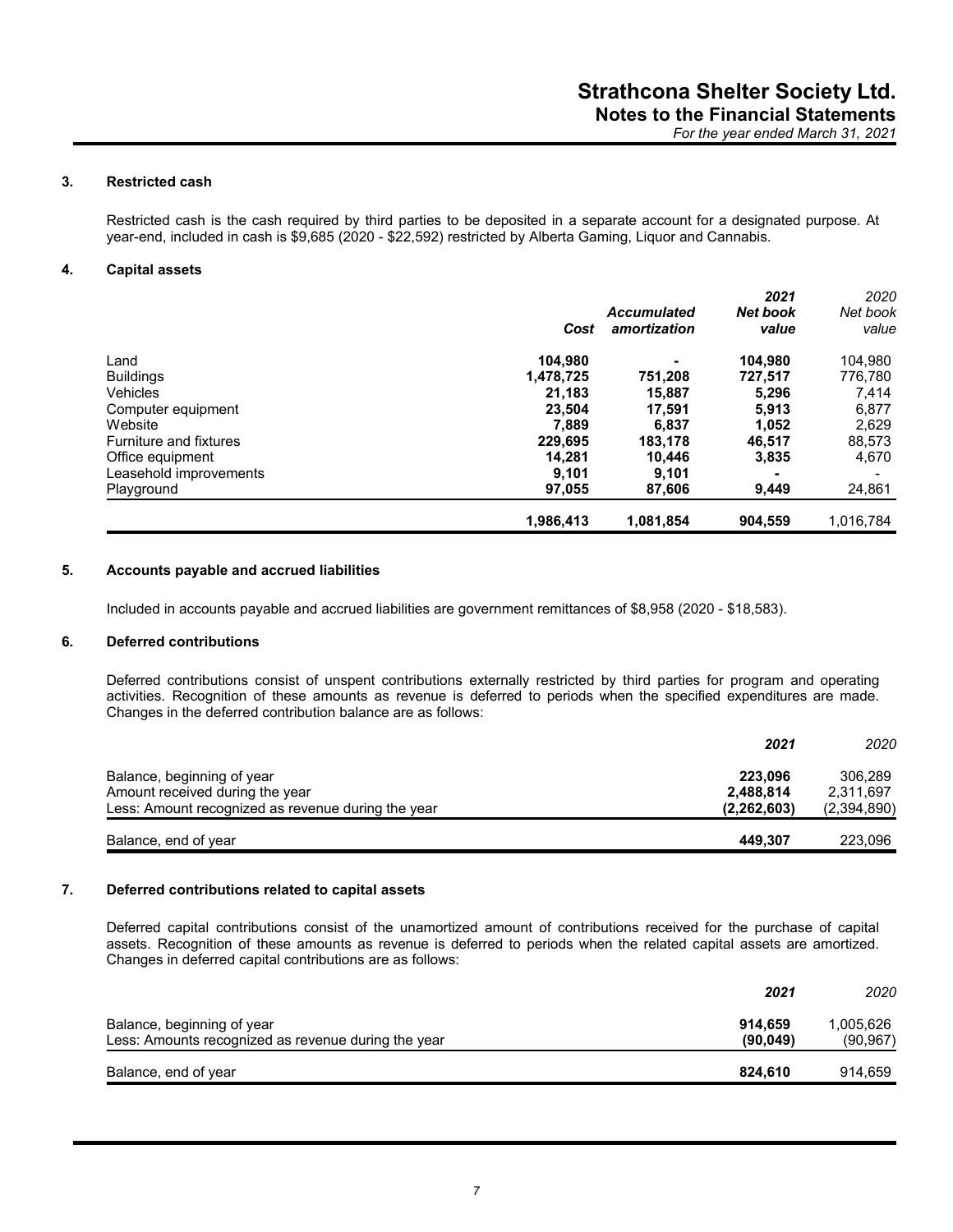### **8. Contingencies**

The Board of Directors of the Society approved an Employment Service Bonus Incentive Plan in 2008. Employees receive a bonus based on years of service in the form of a locked in Registered Retirement Savings Plan. Payments are prorated for the employee's full time equivalent position and are payable on the employee's service anniversary. The plan is part of the collective agreement. In 2021, payments of \$18,500 (2020 - \$9,893) were made. The average amount payable each year is approximately \$15,000.

### **9. Financial instruments**

The Society, as part of its operations, carries a number of financial instruments. It is management's opinion that the Society is not exposed to significant interest, currency, credit, liquidity or other price risks arising from these financial instruments except as otherwise disclosed.

### *Liquidity risk*

Liquidity risk is the risk that the Society will encounter difficulty in meeting obligations associated with financial liabilities. The Society's exposure to liquidity risk is dependent on its receipt of funds from its contributors and donors, in order to repay its accounts payable and accrued liabilities.

### *Interest rate risk*

Interest rate risk is the risk that the value of a financial instrument might be adversely affected by a change in the interest rates. Changes in market interest rates may have an effect on the cash flows associated with some financial assets and liabilities, known as cash flow risk, and on the fair value of other financial assets or liabilities, known as price risk. In seeking to minimize the risks from interest rate fluctuations, the Association manages exposure through maintaining interest based investments until maturity.

### **10. Economic dependence**

The Society is economically dependent on the Government of Alberta for its revenue. In 2021, 86% (2020 - 85%) of revenue was derived from the Government of Alberta in the form of grants.

## **11. Significant event**

During the year, there was a global outbreak of COVID-19 (coronavirus), which has had a significant impact on businesses through the restrictions put in place by the Canadian federal, provincial and municipal governments regarding travel, business operations and isolation/quarantine orders.

At this time, it is unknown the extent of the impact the COVID-19 outbreak may have on the Society as this will depend on future developments that are highly uncertain and that cannot be predicted with confidence. These uncertainties arise from the inability to predict the ultimate geographic spread of the disease, and the duration of the outbreak, including the duration of travel restrictions, business closures or disruptions, and quarantine/isolation measures that are currently, or may be put, in place by Canada and other countries to fight the virus.

During the year, the Society applied for the Canada Temporary Wage Subsidy ("TWS"). Under the TWS program, organizations are eligible to receive a subsidy of up to 10% of eligible employee wages paid during specified periods. For the year ended March 31, 2021, the Society claimed subsidies under the TWS program of \$18,962 (2020 - \$6,038).